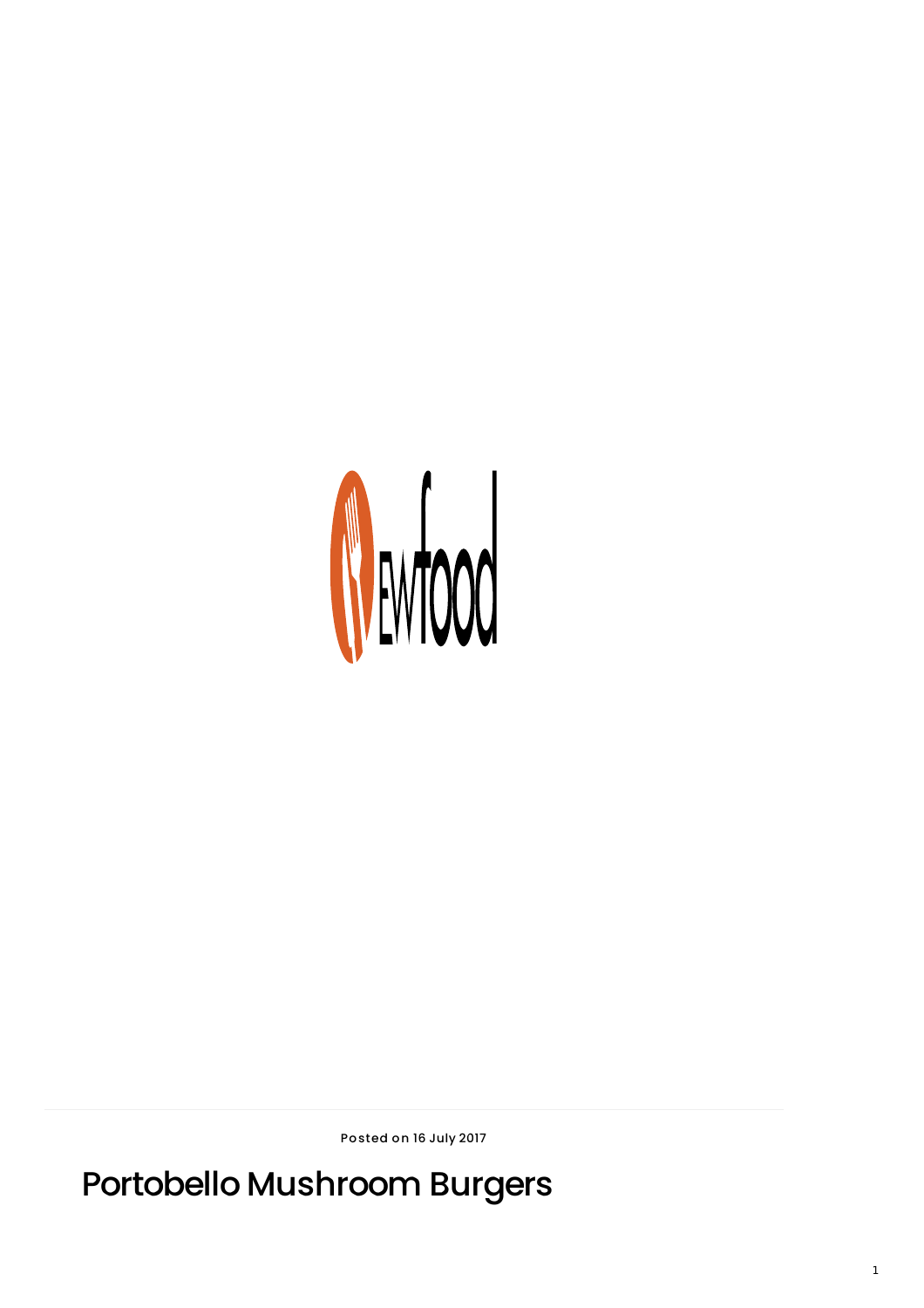

## Ingredients

1 large egg 2 cloves of garlic 1 lemon 1 level teaspoon of Dijon mustard Salt and black pepper Olive oil Balsamic vinegar 4 large portobello mushrooms 2 large red onions 1-2 tablespoons of brown sugar 4 large rustic bread rolls Rocket 4 ripe tomatoes 4 slices of Maasdam cheese\* 1 avocado Servings 4 Person

## Preparation

- 1 Whisk the egg yolk with 2 tablespoons of lemon juice, the dijon mustard and a clove of crushed garlic. Gradually add 3-4 tablespoons of olive oil, whisking continually, until the aoli is thick and smooth. Season to taste with salt, cover and chill.
- 2 Stir together 4 tablespoons of balsamic vinegar and 2 tablespoons of olive oil, seasoned with salt and back pepper. Wipe the mushrooms and then marinade them in the oil and vinegar.
- 3 To caramelise the onions, peel and finely slice the onions and saute gently in 2 tablespoons of olive oil for 10 minutes, stirring occasionally. Stir in 2 tablespoons of balsamic vinegar and the sugar and continue to cook very gently for 15 minutes.
- 4 Place the marinated mushrooms upside down under a hot grill for 2-3 minutes, then turn them over. Grill for another 2 minutes then place a slice of cheese on top and grill very briefly to melt it. Meanwhile, split and lightly toast the rolls.